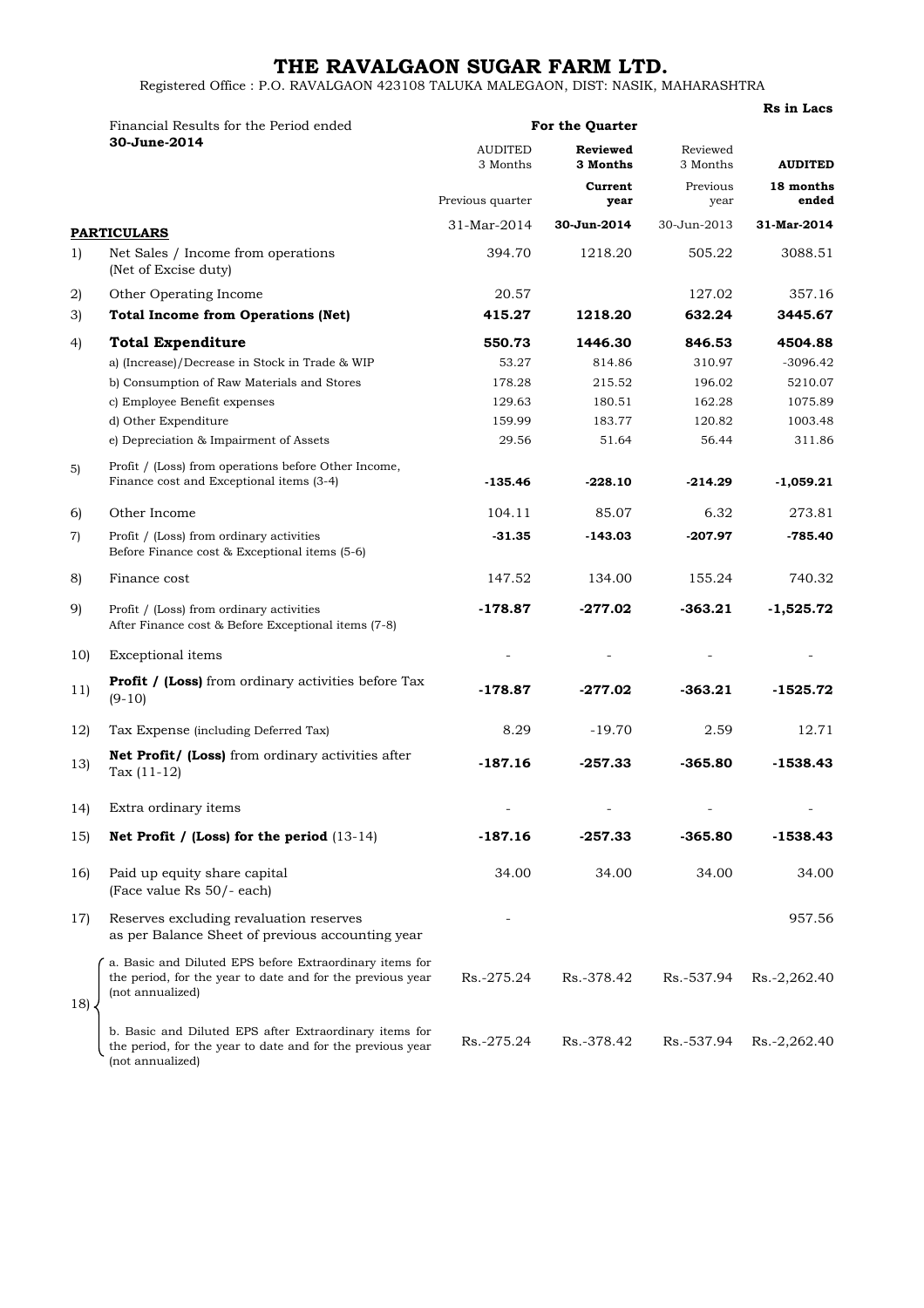## **THE RAVALGAON SUGAR FARM LTD.**

Registered Office : P.O. RAVALGAON 423108 TALUKA MALEGAON, DIST: NASIK, MAHARASHTRA

## **A Particulars of Shareholding**

|    | Public Shareholding<br>Number of shares<br>Percentage of shareholding                                      | 31,753<br>46.70% | 31,753<br>46.70% | 31,915<br>46.93% | 31,753<br>46.70% |
|----|------------------------------------------------------------------------------------------------------------|------------------|------------------|------------------|------------------|
| 2) | <b>Promoters and Promoter group Shareholding</b><br>a) Shares Pledged / Encumbered<br>Number of shares     | Nil              | Nil              | Nil              | Nil              |
|    | Percentage of Promoters' Shareholding<br>(as a % of the total shareholding of Promoter and Promoter group) | Nil              | Nil              | Nil              | Nil              |
|    | Percentage of Promoters' Shareholding<br>(as a % of the total share capital of the Company)                | Nil              | Nil              | Nil              | Nil              |
|    | b) Non-encumbered                                                                                          |                  |                  |                  |                  |
|    | Number of shares                                                                                           | 36,247           | 36,247           | 36,085           | 36,247           |
|    | Percentage to Promoters' shareholding<br>(as a % of the total shareholding of Promoter and Promoter group) | 100.00%          | 100.00%          | 100.00%          | 100.00%          |
|    | Percentage of Promoters' Shareholding<br>(as a % of the total share capital of the Company)                | 53.30%           | 53.30%           | 53.07%           | 53.30%           |